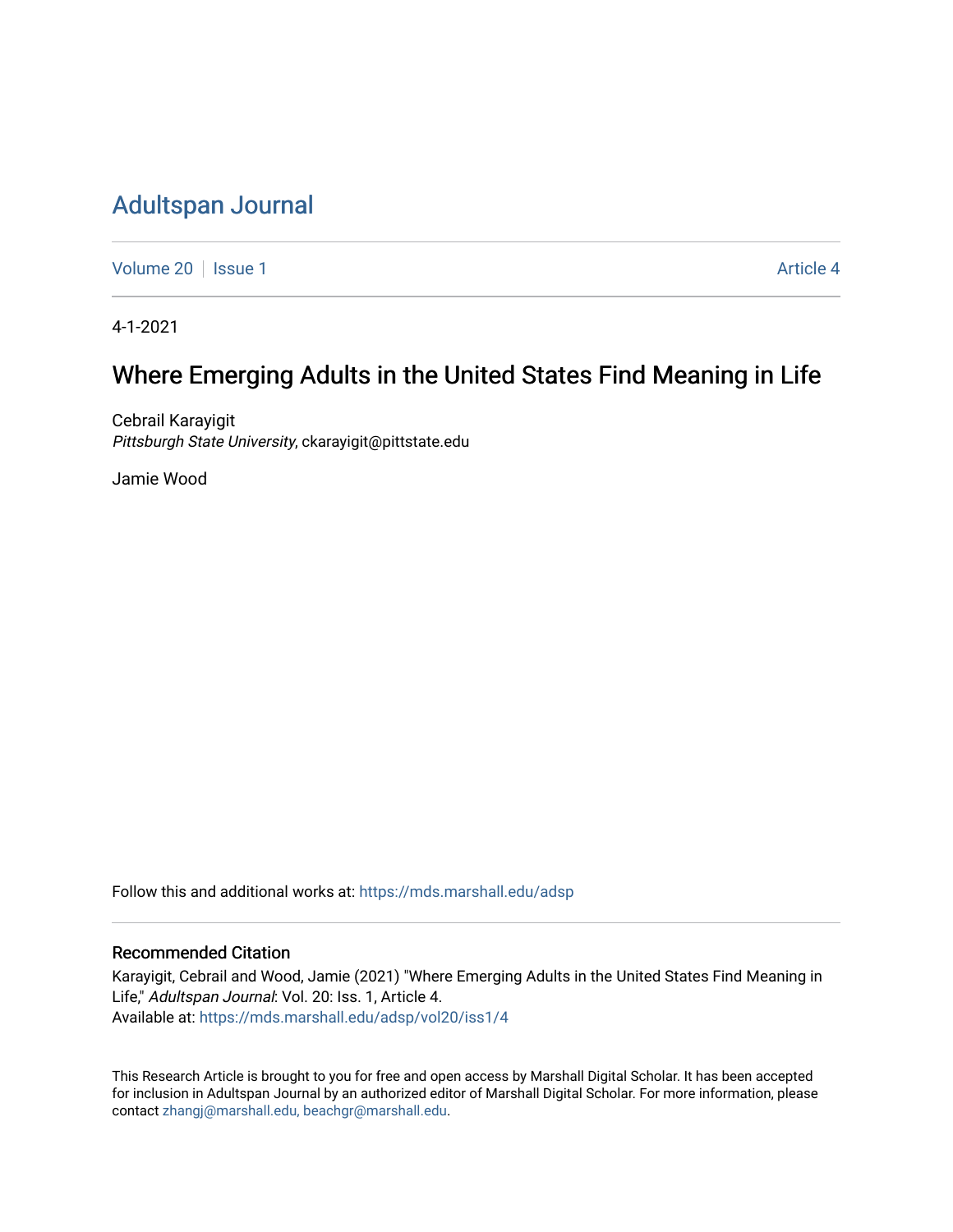# **Where Emerging Adults in the United States Find Meaning in Life**

# **Cebrail Karayigit and Jamie Wood**

*We explored the most important sources of meaning among emerging adults and whether time spent on social media had an effect on life meaning dimensions. Results showed that the majority of emerging adults mentioned family and friends when asked in an open-ended question about things that make their life meaningful.* 

*Keywords*: meaning in life, purpose in life, search for meaning, emerging adulthood, social media

The term *emerging adulthood* describes the period of life between ages 18 and 29 years (Arnett et al., 2014). Although meaning in life and purpose in life have been studied extensively at various developmental stages, their presence among emerging adults has been gaining increasing attention (Hill et al., 2016; Lavigne et al., 2013; Mayseless & Keren, 2014; Negru-Subtirica et al., 2016; Vela et al., 2015). Previous research has found that finding meaning in life is one of the main features of emerging adulthood (Steger et al., 2009). In Western industrialized countries, finding meaning in life is considered an important developmental task in emerging adulthood (García-Alandete et al., 2018; Mayseless & Keren, 2014). In addition, meaning and purpose in life have been found to predict well-being at various developmental stages across the life span (Heintzelman & King, 2014; Martela & Steger, 2016; Steger, 2009), including emerging adulthood (Hill et al., 2016). Although finding meaning in life may be especially important during emerging adulthood, previous research has indicated that people might spend a lot of time and energy on social media if they cannot find purpose in life (Schippers & Ziegler, 2019). In the present study, we aimed to shed light on the association between the time spent on social media and the presence of meaning in life among emerging adults.

*Cebrail Karayigit and Jamie Wood, Department of Psychology and Counseling, Pittsburg State University. Correspondence concerning this article should be addressed to Cebrail Karayigit, Department of Psychology and Counseling, Pittsburg State University, 1701 South Broadway Street, Pittsburg, KS 66762 (email: ckarayigit@pittstate.edu).* 

. . . . . . . . . . . . . . . . .

*© 2021 by the American Counseling Association. All rights reserved.*

**ADULTSPAN***Journal April 2021 Vol. 20 No. 1* **47**

Published by Marshall Digital Scholar, 2021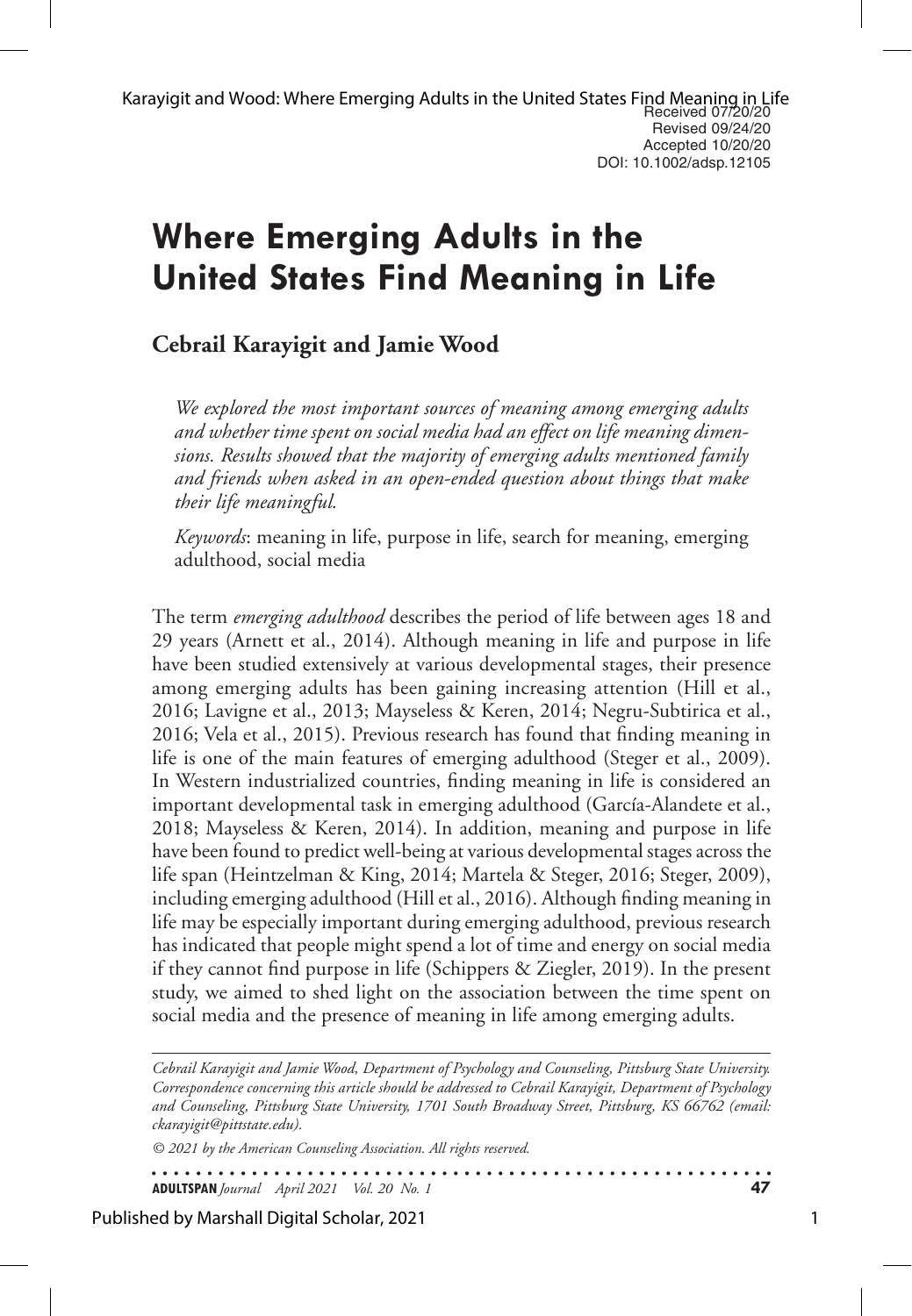#### Adultspan Journal, Vol. 20, Iss. 1 [2021], Art. 4

The words "purpose" and "meaning" are strongly correlated and often used interchangeably (George & Park, 2013; Hooker et al., 2018; Martela & Steger, 2016; Reker & Peacock, 1981). *Meaning in life* is about goal directedness or purposefulness (Ryff & Singer, 1998), whereas *purpose in life* is associated with "future-oriented aims and goals that give direction to life" (Martela & Steger, 2016, p. 534). Because meaning in life and purpose in life do not represent fundamentally different ways of understanding what we mean by the meaning of life, we use these two terms to refer to a general sense of meaning in life. However, according to Frankl (1946/2006), defining the meaning of life in a general sense is not an easy task because "the meaning of life differs from man to man, and from moment to moment" (p. 108). Bundick (2011) suggested that

the question has little to do with what the purpose of life is; instead, the focus is more on what each person understands the purpose of his or her own life to be and how this understanding and the pursuit of one's purpose affect and are affected by other psychological and behavioral constructs. (p. 89)

It is important to understand that this study focuses on the specific meaning of a person's life at a given moment rather than defining life's meaning in a more general way (Frankl, 1946/2006). Not only does the meaning of life differ from one person to another, but people may have different life purposes at each stage of life. Therefore, the present study aimed to explore sources of meaning during emerging adulthood.

Where do emerging adults find meaning in their life? According to Frankl (1946/2006), life is primarily a quest for meaning, and people find meaning through different sources, such as through love and work (see Mayseless & Keren, 2014). Emerging adulthood is described as a period of exploration (Arnett, 2000) during which emerging adults search for what would bring them meaning in life. The search for meaning is an active and ongoing process (Steger, 2013), and research indicates that experiencing meaning in life is an important contributor to well-being (Lanz & Tagliabue, 2007; Mayseless & Keren, 2014; Park et al., 2010). Emerging adults may face obstacles in their efforts to achieve a meaningful life because of challenges related to their career development due to a lack of enduring role obligation and a highly unstable job market (Arnett, 2000; Mayseless & Keren, 2014). Similarly, emerging adults may have difficulty progressing into satisfying relationships (love) because of the prevalence of alternative temporary romantic relationships (e.g., cohabitation, hookups; see Berger, 2017; Cohen et al., 2003; Shulman & Connolly, 2013). Meaning in life reflects a variety of factors that may vary based on one's developmental stage.

According to the Pew Research Center (2018a), adults under age 30 are more likely to experience meaning in life than older adults. The source of meaning also was found to differ based on age. Adults under age 30 are more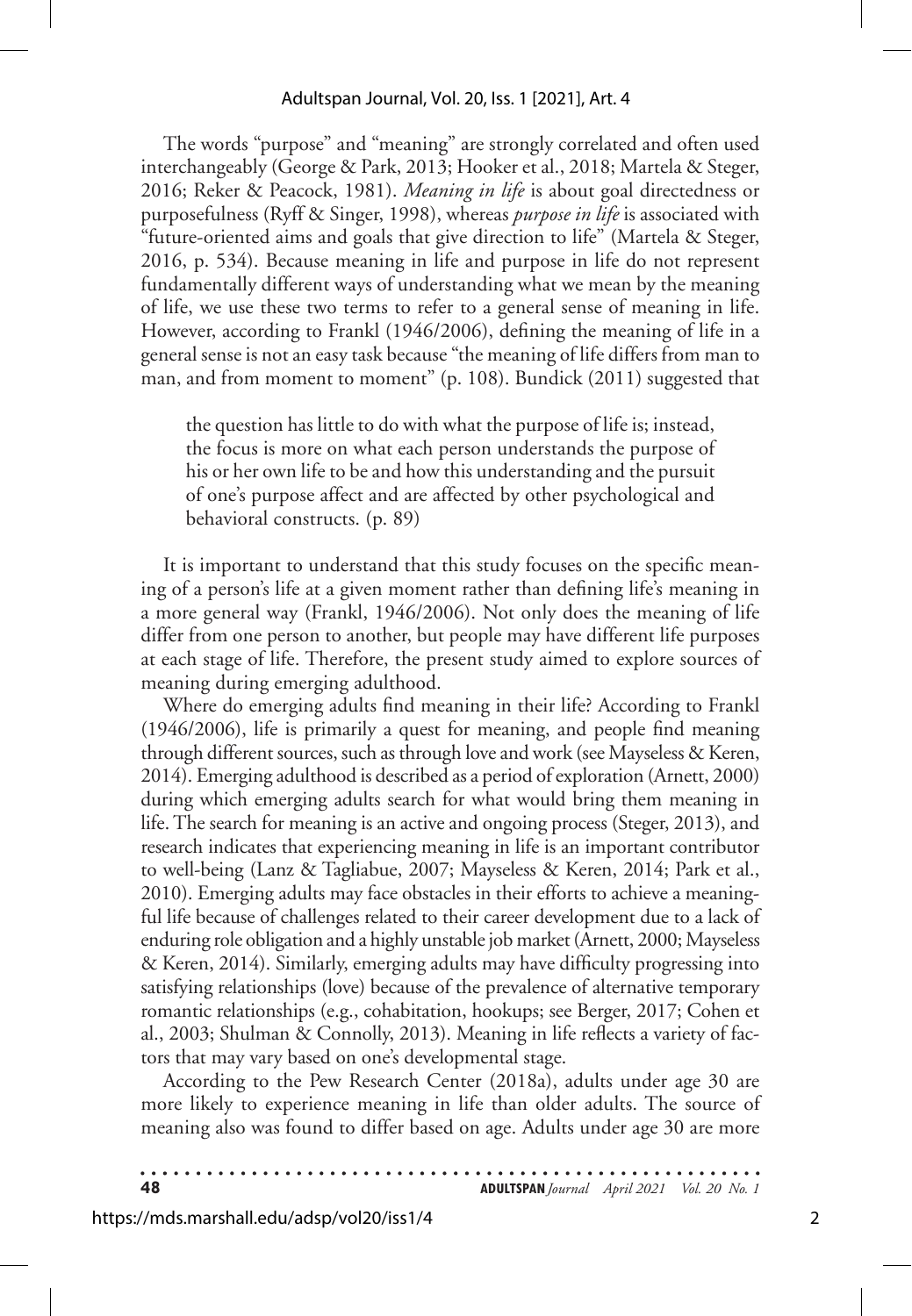likely to find meaning in education and learning and less likely to find meaning in religion compared with older adults. Whereas younger and older adults can find meaning in different things, there are substantial social media usage differences, and research indicates that social media usage influences meaning or purpose in life (see Schippers & Ziegler, 2019). The growth of social media usage among emerging adults opens up new opportunities for gaining insight into meaning in life. Therefore, we aimed to investigate younger adults' social media usage (Perrin & Anderson, 2019; Pew Research Center, 2018a) in relation to meaning in life.

# **USE OF SOCIAL MEDIA DURING EMERGING ADULTHOOD**

Social media plays an integral role in the lives of many emerging adults in the 21st century. In the United States, about seven of 10 emerging adults use social media for various reasons, such as connecting with one another, engaging with news content, sharing information, and entertaining themselves (Perrin & Anderson, 2019; Pew Research Center, 2018a). In addition, social media engagement provides some opportunities for identity formation, social bonding, connections, communication, and enhanced self-esteem (Bekalu et al., 2019; Ellison et al., 2007; Wilson et al., 2012). However, a growing body of research suggests there is a negative relationship between social media use and well-being among young adults (Kross et al., 2013; Pantic, 2014; Primack et al., 2017; Shakya & Christakis, 2017). Similarly, studies have found that frequent social media use is associated with lower levels of life satisfaction (Stieger, 2019; Tromholt, 2016). These findings indicate that social media affects emerging adults in multiple ways.

Because of the diverse findings and the paucity of existing literature, it may be useful to better understand the relationship between *the time spent* on social media and the presence of or search for meaning of life during emerging adulthood given the absence of research that explores the relation between social media usage and the importance of meaning and purpose (Bundick, 2011; García-Alandete et al., 2018; Kashdan & McKnight, 2009; Mayseless & Keren, 2014; Steger et al., 2009) during an especially salient period of life for emerging adults. There is some research related to purpose and social media. For example, Burrow and Rainone (2017) found a negative relationship between higher levels of purpose and sensitivity to social media feedback, which provided insights into the relationship between social media usage and purpose in life. In another study, Schippers and Ziegler (2019) indicated that people without purpose in life are more likely to spend time and energy on social media. However, the relation between the time spent on social media and meaning in life has not been explored. The present study was designed to determine whether the time spent on social media affects meaning in life dimensions among emerging adults and to explore the sources of meaning for emerging adults. Therefore, the present study addressed the following two research questions: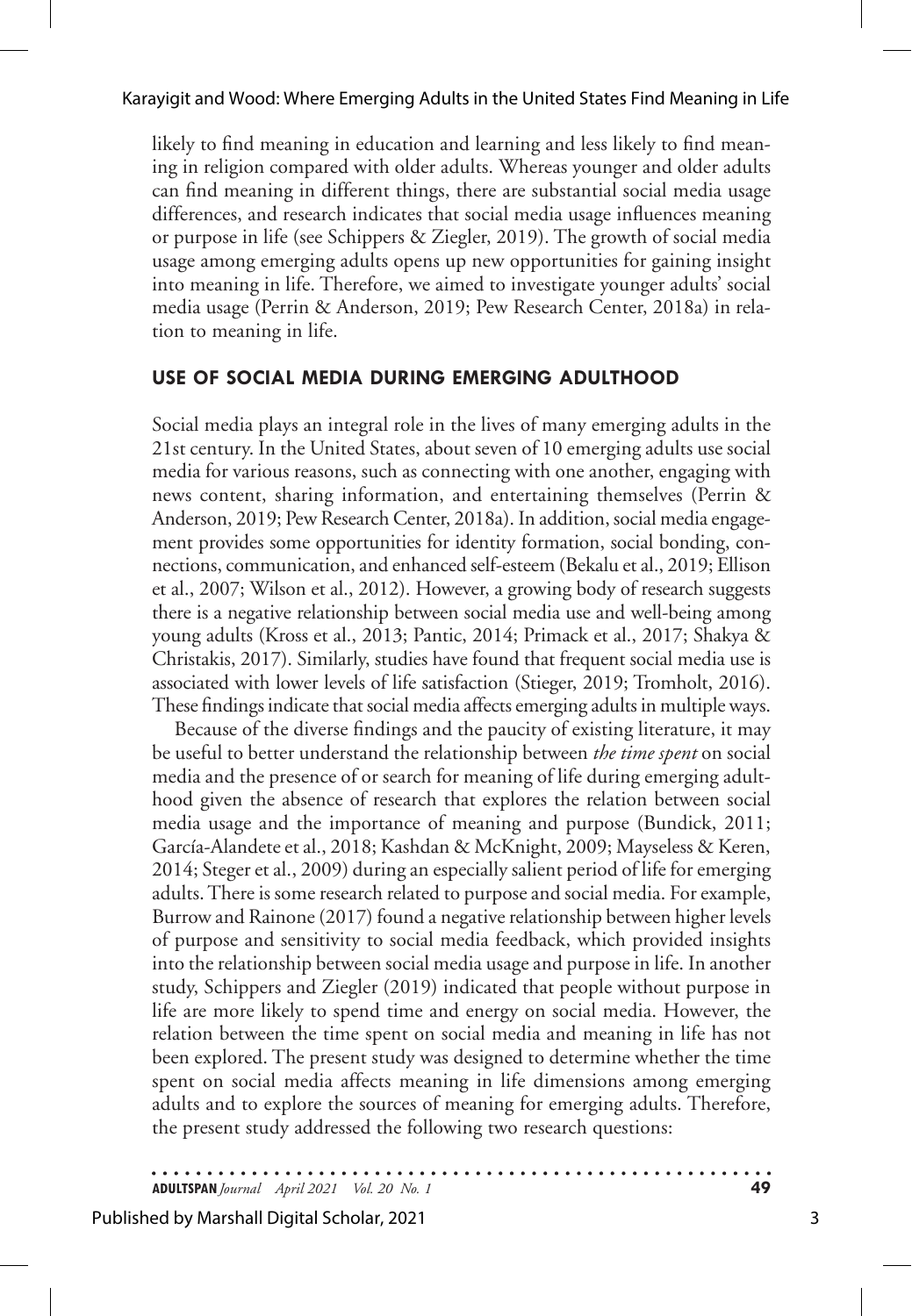# Adultspan Journal, Vol. 20, Iss. 1 [2021], Art. 4

*Research Question 1*: Is there a relation between the amount of time spent on social media and the search for meaning in life, presence of meaning in life, and sense of purpose in life among emerging adults? *Research Question 2*: Where do emerging adults find meaning in life?

# **METHOD**

In this mixed-methods study, quantitative and qualitative data were collected from students at a regional public university in a rural area of the midwestern United States. Although survey design was used as the main avenue for collecting data, the qualitative data were gathered from a single open-ended response item within the survey. Qualtrics, an online survey software system (https:// qualtrics.com), was used to create an electronic version of the survey, which contained the demographic form, the Meaning in Life Questionnaire (MLQ; Steger et al., 2006), and the Sense of Purpose in Life, a subscale of Psychological Well-Being Scale (Ryff, 1989). Demographic items included age, gender, level of education, race, and average time spent on social media daily. Participants were asked to describe the three most meaningful things in their lives.

# **Participants**

The population for this study included students currently enrolled in a university in the U.S. Midwest. In spring 2019, both undergraduate and graduate students were invited to complete an online survey in return for a chance to win a \$50 gift certificate. Data were collected from 366 students who ranged in age from 18 to 29 years. Potential participants were recruited using convenience sampling methods and via a forwarded email link to the online survey. Also, we used the snowball method to recruit faculty colleagues to forward the recruitment email to their students who met the study criteria. The only requirement for participation was that respondents must be between 18 and 29 years old, the defined age range for the period of emerging adulthood (Arnett et al., 2014). As shown in Table 1, most of the participants were female (66.4%) and undergraduates (88.5%). The mean age of participants was 20.8 years (*SD* = 2.8), with the majority (91.4%) between ages 18 and 24.

# **Measures**

As mentioned, in this study we used the MLQ (Steger et al., 2006) and the Sense of Purpose in Life subscale of the Psychological Well-Being Scale (Ryff, 1989). An online survey that included traditional measures of meaning and purpose in life was administered. Participants rated the 10 items of the MLQ (Steger et al., 2006) and seven items of the Sense of Purpose in Life on a 7-point Likert scale ranging from 1 (*strongly disagree*) to 7 (*strongly agree*)*.* The MLQ measures the presence of meaning in life and the search for meaning in life. Whereas the presence of meaning in life refers to the degree to which individuals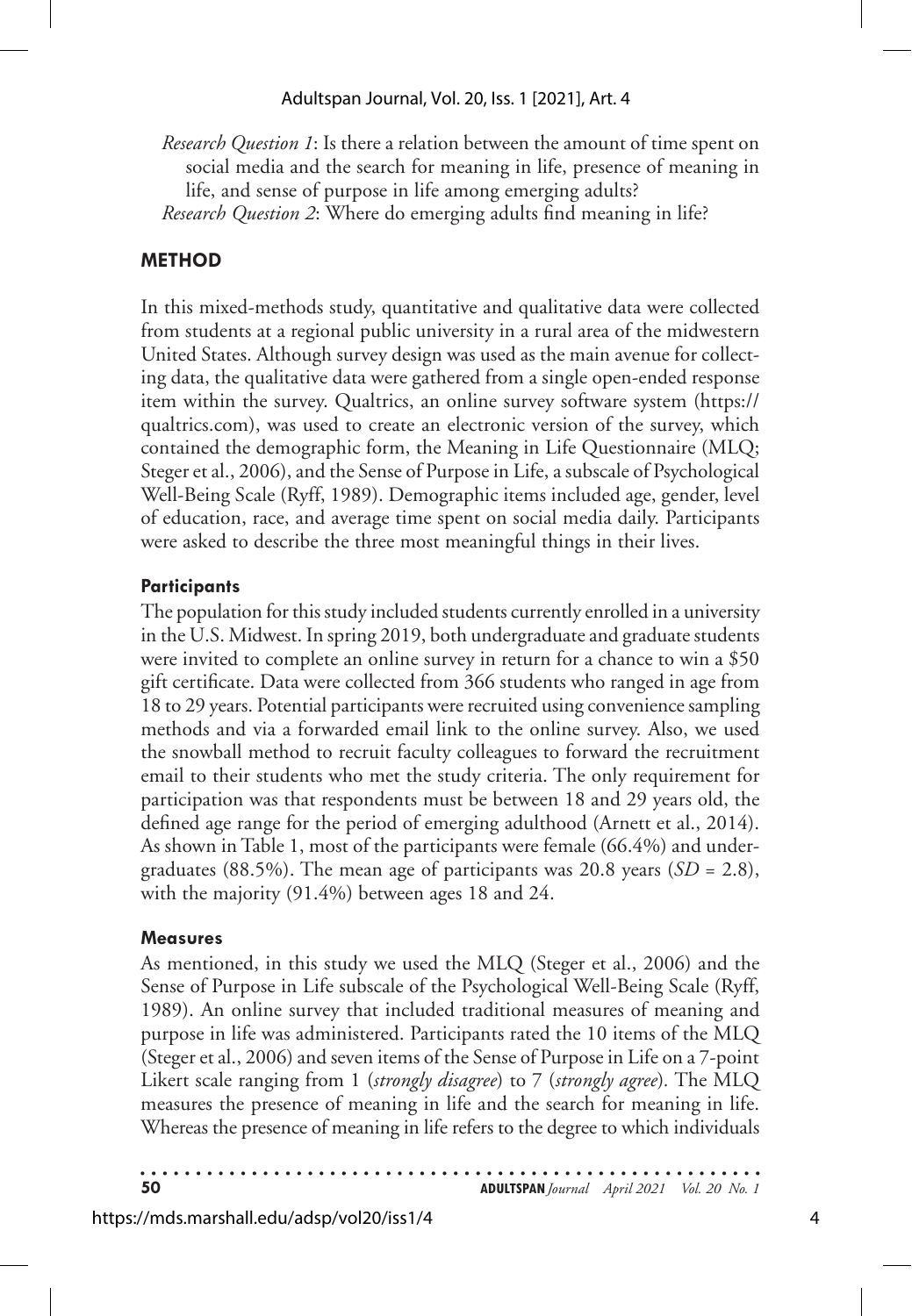## **TABLE 1**

| Demographic         | n   | %    |
|---------------------|-----|------|
| Age                 |     |      |
| $18 - 24$ years     | 335 | 91.4 |
| $25 - 29$ years     | 31  | 8.6  |
| Level of education  |     |      |
| Undergraduate       | 324 | 88.5 |
| Graduate            | 42  | 11.5 |
| Gender <sup>a</sup> |     |      |
| Female              | 243 | 66.4 |
| Male                | 121 | 33.1 |

# **Demographic Data of the Study Population**

*Note*.  $N = 366$ .

<sup>a</sup>Two respondents chose "prefer not to answer" to this question.

perceive their lives as significant and meaningful, the search for meaning in life refers to the degree to which people are engaged in a search for meaning in life (Steger et al., 2006). The sense of purpose in life refers to the extent to which respondents were oriented toward their future and generally goal directed. Sample items include "I have discovered a satisfying life purpose" (the presence of meaning in life), "I am always looking to find my life's purpose" (the search for meaning in life), and "I do not have a good sense of what it is I am trying to accomplish in life" (the sense of purpose in life).

The internal consistency of the three dimensions was assessed using Cronbach's alpha coefficients. Cronbach's alpha indicated that each of the two dimensions assessed by the MLQ demonstrated relatively high internal consistency (search for meaning in life,  $\alpha = .89$ ; presence of meaning in life,  $\alpha = .92$ ). The Cronbach's alpha for the sense of purpose in life was  $\alpha = .75$ , indicating acceptable internal consistency. The validity of the Sense of Purpose in Life subscale has been supported in several studies (Ryff, 1989, 1995; Ryff et al., 1994; Ryff & Keyes, 1995; Ryff & Singer, 2008), and the validity of the MLQ has been supported within meaning in life research (Steger at al., 2006; Steger & Kashdan, 2007). For example, in a recent study (Naghiyaee et al., 2020), the confirmatory factor analysis supported the original two-factor model of the MLQ, comprised of the presence of meaning (five items) and the search for meaning (five items). In another study (Pezirkianidis et al., 2016), the MLQ factorial structure was examined through exploratory factor analysis. Overall, the exploratory factor analysis revealed two principal factors matching the original validation's factorial structure, and all items had good psychometric properties.

## **Data Analyses**

We analyzed the results using SPSS (Version 24). Frequencies, a one-way analysis of variance (ANOVA), and a manual method of coding were used. A one-way ANOVA was performed to compare the relation between time spent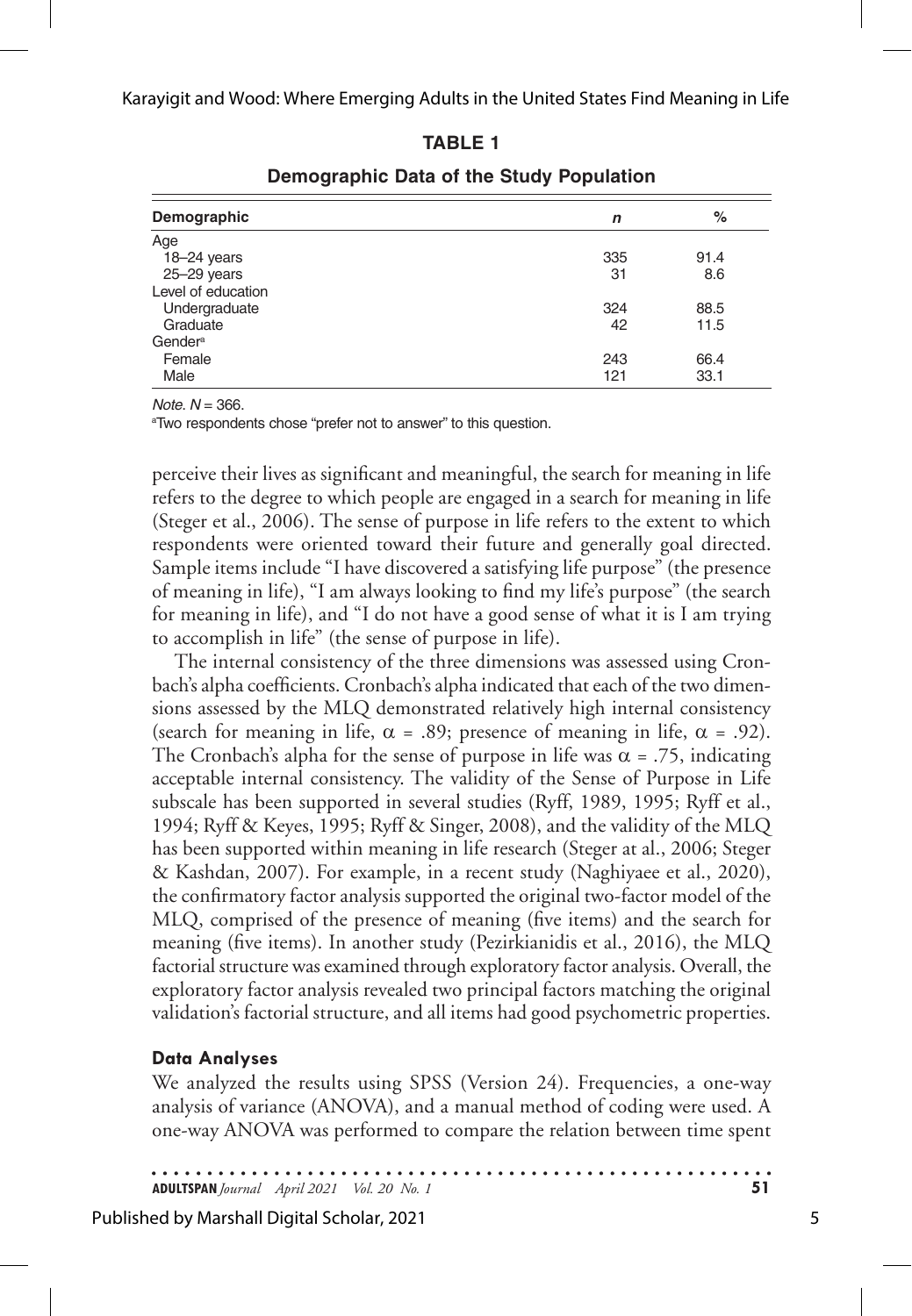on social media (0–60 minutes, 1–2 hours, and more than 2 hours) and the three dimensions of life meaning (the presence of meaning in life, the search for meaning in life, and the sense of purpose in life).

To answer the second research question, we placed an open-ended question near the end of the survey. This question allowed emerging adults to describe the sources of meaning in their lives. Participants were asked to limit their responses to one or two words. Of the 366 participants, only seven participants chose not to provide an answer to this open-ended question. To identify the themes within the open-ended responses, we coded the responses manually. We used categories from the Pew Research Center (2018b). The Appendix includes a list of keywords we used as indicators of each specific theme. For example, participants' responses were coded as having mentioned "faith and spirituality" if they included the words "God," "faith," "Christianity," or "Jesus." The most frequently reported themes were family, friends, faith or spirituality, education/career, activities/hobbies, contributing to community/society, happiness, and health. The least reported responses were grouped into a single "other" category.

#### **RESULTS**

The scores from the three measures were used to answer Research Question 1. Participants were asked to rate how much meaning they draw from each of the 17 possible sources for the three measures. We used the scores from the presence of meaning in life, search for meaning in life, and sense of purpose in life dimensions, and the time spent on social media, to address this research question. Participants were classified into three groups based on the time spent on social media: 0–60 minutes per day ( $n = 95$ ), between 1 and 2 hours per day ( $n = 115$ ), and more than 2 hours per day ( $n = 156$ ). Before the statistical analyses, it was important to check the following assumptions in addition to the populations having a common variance and each group being drawn from a normally distributed population. First, Levene's test revealed that the homogeneity of variance assumption was met for the search for meaning in life  $(p = .129)$  and the sense of purpose in life (*p* = .292). However, Levene's test showed that the variances in the presence of meaning in life were not equal,  $F(2, 362) = 4.68$ ,  $p = .010$ , indicating that the assumption of homogeneity variance was not met. On the other hand, the test for normality—examining standardized skewness and the Shapiro-Wilks test indicated all three of the meaning in life scores were statistically nonnormal (*p* < .05 for each). Because ANOVAs are generally regarded as very robust to violate the normality assumption, and because transforming nonnormal variables makes their interpretation more difficult, the scores were not transformed.

As shown in Table 2, the group means were statistically significantly different in their levels of search for meaning in life,  $F(2, 361) = 6.51$ ,  $p = .02$ . However, the group means were not statistically different for the presence of meaning in life,  $F(2, 362) = 4.83$ ,  $p = .08$ , or for the sense of purpose in life,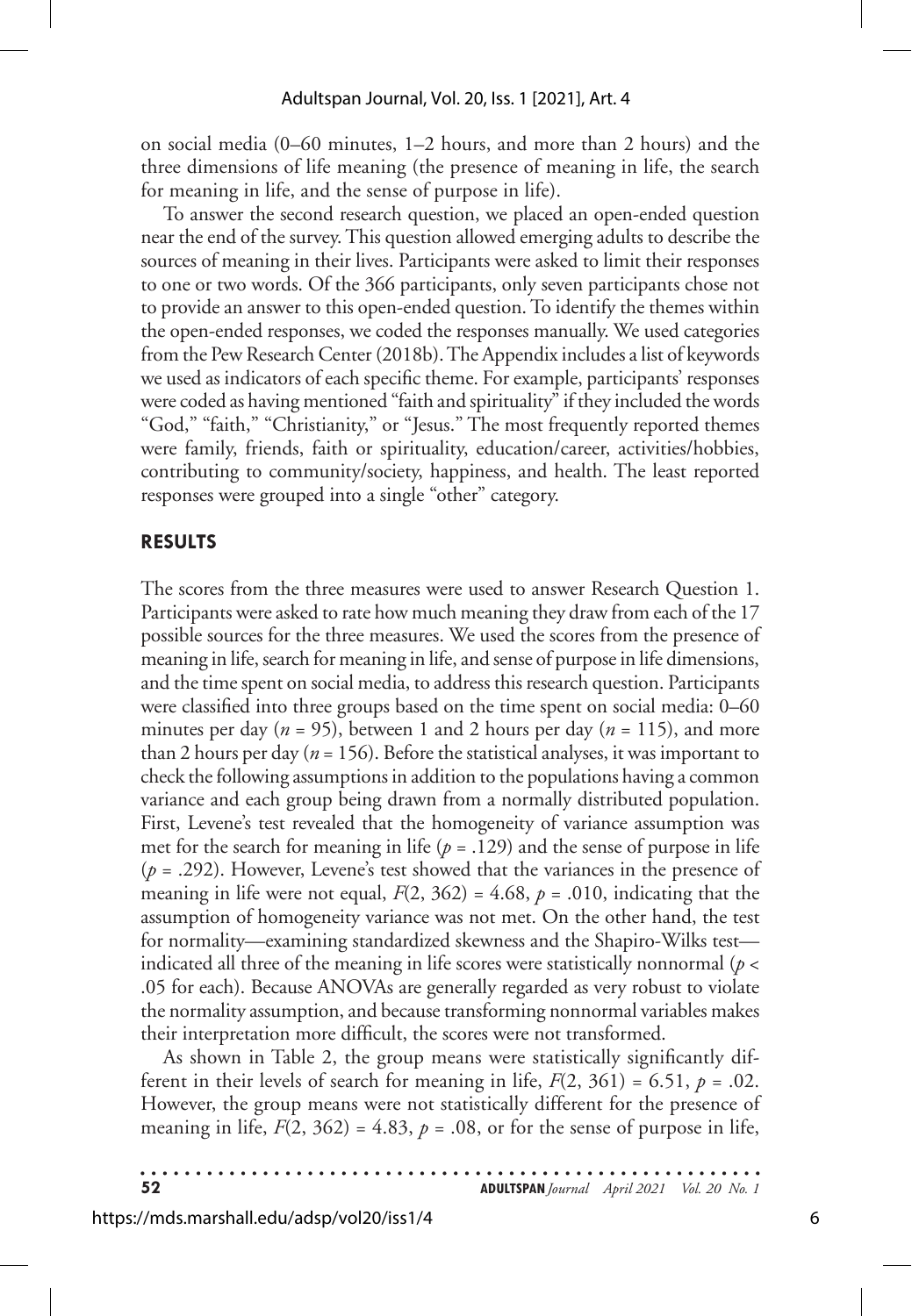| <b>Dimension</b>            | SS     | df  | МS    | F    | р   |  |  |
|-----------------------------|--------|-----|-------|------|-----|--|--|
| Presence of meaning in life |        |     |       | 4.83 | .08 |  |  |
| Between groups              | 15.20  | 2   | 7.60  |      |     |  |  |
| Within groups               | 569.23 | 362 | 1.57  |      |     |  |  |
| Total                       | 584.42 | 364 |       |      |     |  |  |
| Search for meaning in life  |        |     |       | 6.51 | .02 |  |  |
| Between groups              | 20.49  | 2   | 10.25 |      |     |  |  |
| Within groups               | 567.96 | 361 | 1.57  |      |     |  |  |
| Total                       | 588.45 | 363 |       |      |     |  |  |
| Sense of purpose in life    |        |     |       | 2.39 | .93 |  |  |
| Between groups              | 3.49   | 2   | 1.74  |      |     |  |  |
| Within groups               | 264.89 | 363 | 0.73  |      |     |  |  |
| Total                       | 268.38 | 365 |       |      |     |  |  |

**TABLE 2 One-Way Analysis of Variance for the Meaning in Life Dimensions** 

*Note*. *SS* = sum of squares; *MS* = mean squares.

 $F(2, 363) = 2.39, p = .93$ . Tukey's post hoc tests were conducted to test for group mean differences in each pairwise comparison in their levels of search for meaning in life. These analyses revealed that the mean difference between students who spent between 0 and 60 minutes ( $M = 4.67$ ,  $SD = 1.36$ ) and students who spent more than 2 hours per day ( $M = 5.24$ ,  $SD = 1.18$ ) was statistically significant ( $p = .02$ ). However, no other group differences were statistically significant.

The analyses reported here were based on the participants who completed the open-ended question, which asked participants to list the three highest sources of meaning in their lives. Among the key findings from the survey was that the family (83.8%) was the most frequently reported source of meaning in life for emerging adults, followed by friends (57.4%). Education, learning, and career (40.9%) were the third most frequently reported source of meaning. The fourth most frequently reported source of meaning was faith/spirituality, with nearly a third (32.9%) noting these in their responses. Additional sources of meaning included activities and hobbies (20.1%) and contributing to community/society (11.7%). Sources of meaning reported by fewer than 10% of the respondents included happiness, health, pets, financial security, and freedom, among others (see Figure 1).

# **DISCUSSION**

This study focused on emerging adulthood as a distinct life stage in which achieving life meaning is an important developmental task (García-Alandete et al., 2018; Mayseless & Keren, 2014). We predicted that the time spent on social media would affect multiple dimensions of life meaning for emerging adults. The study's findings suggest that emerging adults who spend more time on social media have higher levels of the search for meaning than those who spend less time on social media*.* More specifically, in our study, emerging adults who spent more than 2 hours per day were more likely to experience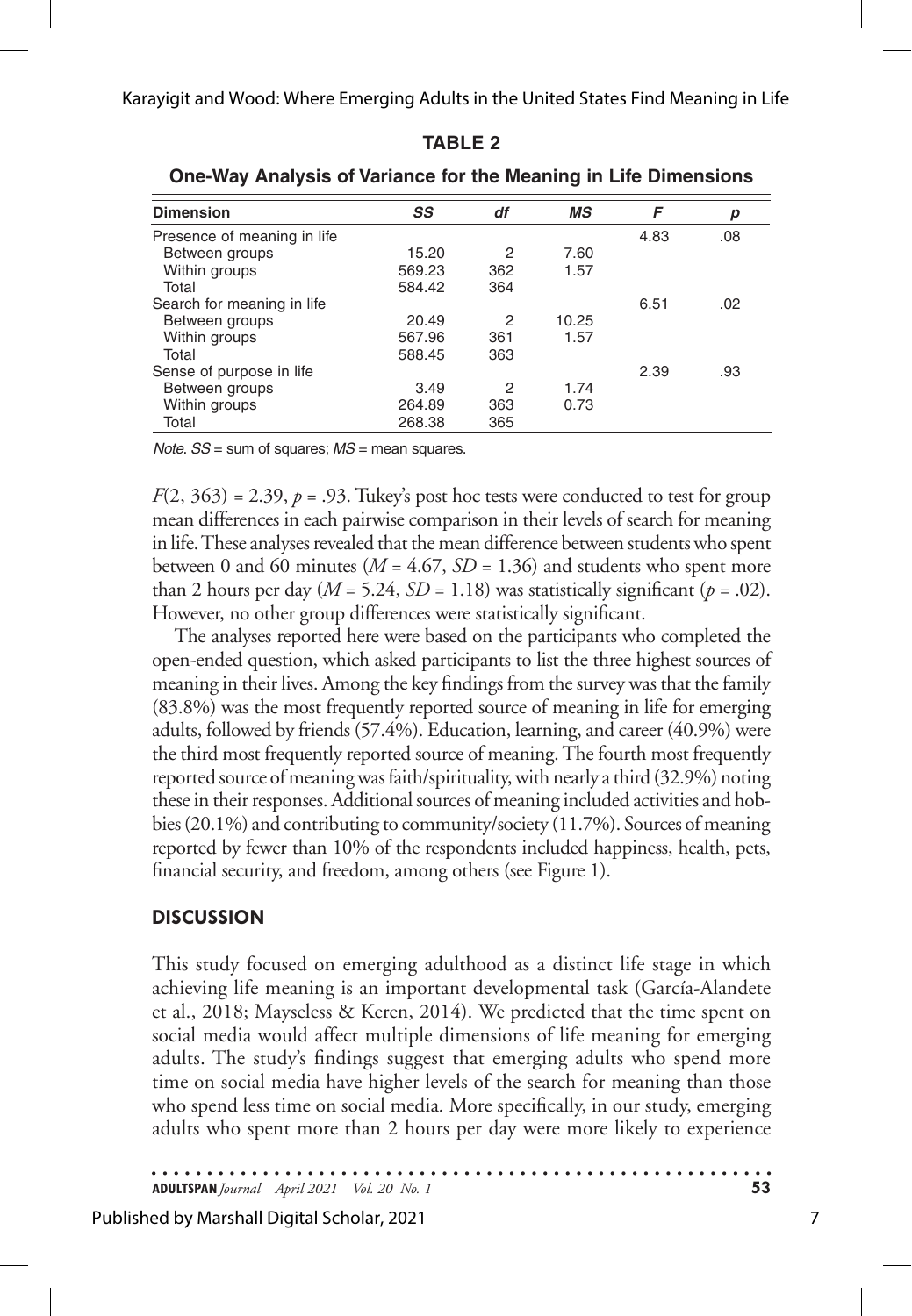

#### **FIGURE 1**

**Participants' Main Sources of Meaning**

search for meaning than those who spent between 0 and 60 minutes per day on social media. Our findings also showed that the time spent on social media did not affect the presence of meaning in life. In other words, frequent use of social media is not a strong predictor of the presence of meaning in life during emerging adulthood. These results are limited, but they are suggestive that future research should continue to address whether daily social media duration is indicative of the presence of meaning in life. The findings also suggest that the time spent on social media does not affect the sense of purpose in life. We acknowledge that the current study did not conceptualize the word "purpose" but used a rather simple implication of purpose and defined it as a dimension of meaning in life. Future studies might test whether the sense of purpose in life has different implications than searching for meaning and presence of meaning in life, especially in the context of emerging adulthood.

Regarding Research Question 2, the present study found that family was the most popular source of meaning for emerging adults. This finding is consistent with the Pew Research Center (2018a) report showing that family is the key source of meaning and fulfillment for many people. The present study also indicated that friends were the second most frequently mentioned source of meaning for emerging adults. Given the many transitions (e.g., education, romantic relationships) that emerging adults typically experience, it is not surprising that our participants cited friends as an important source of meaning in life. Although friends are a vital source of support for emerging adults (Barry et al., 2016; Berger, 2017), it is also clear that they provide a significant source of meaning as well. In the present study, emerging adults also found meaning in education, learning, and career. This finding may be particularly attributable to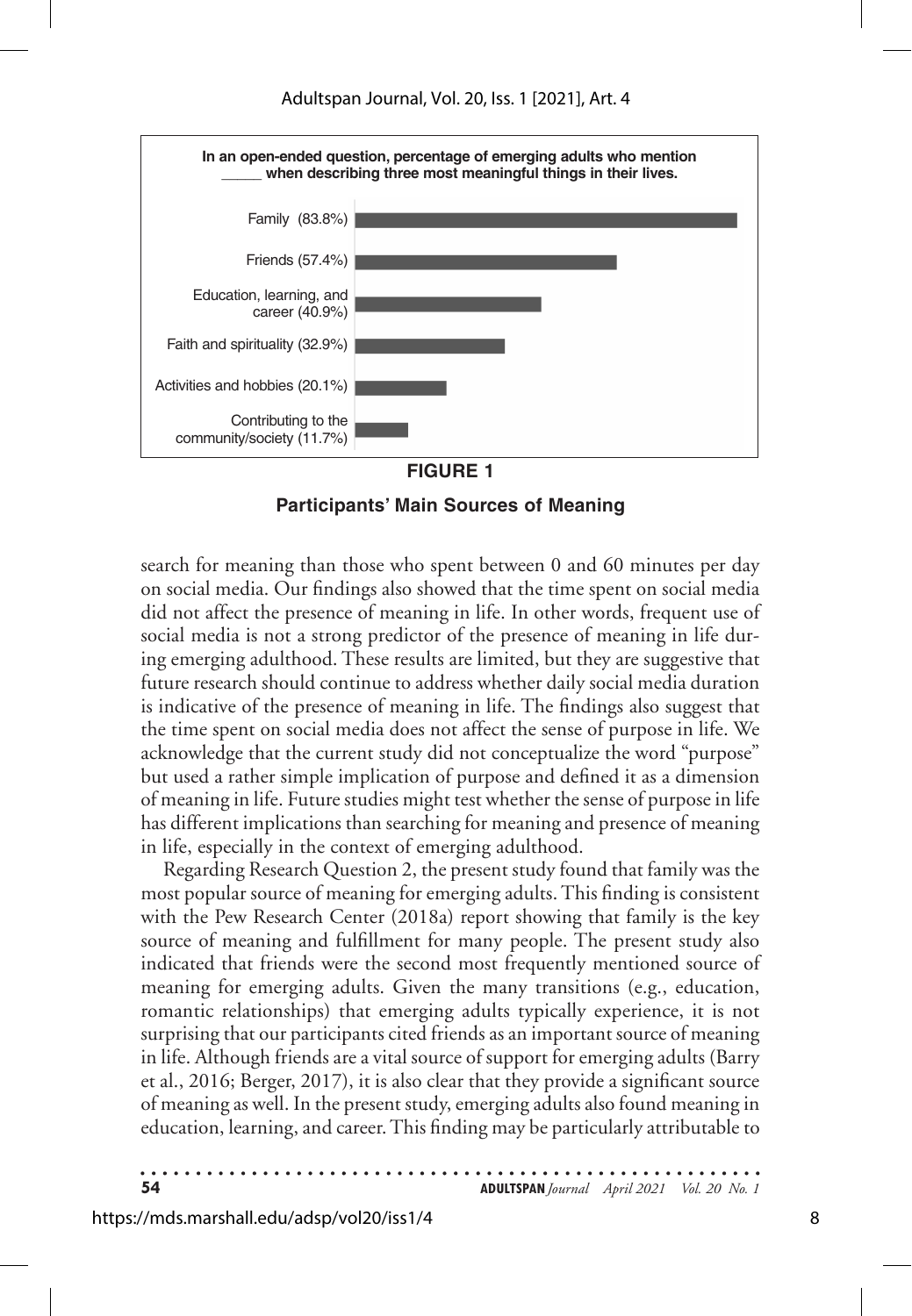the participants' student status and is consistent with the Pew Research Center's finding that adults under age 30 are more likely to find meaning in education and learning compared with older adults.

According to the Pew Research Center (2018a), only one in 10 U.S. adults under age 30 mention religion as a source of meaning. Surprisingly, in the current study, nearly a quarter of emerging adults found meaning in religion. This might be due to the geographical location of our study, as our participants resided in a small rural area, and previous studies have suggested that rural Americans are slightly more religious than nonrural Americans (Dillon & Savage, 2006; Peach, 2003). One in five emerging adults in our study noted that they found meaning in their activities and hobbies. This finding seems to provide additional support for the findings of Celen-Demirtas et al. (2015), who suggested that spending time in enjoyable leisure activities can have positive effects for well-being during emerging adulthood. Lastly, contributing to the community/ society—noted by 10% of our participants—was somewhat more frequently mentioned than health and financial security. This likely reflects the tendency for college students to spend a significant amount of time in social activities while being less concerned about health issues because of their age and life stage.

Interestingly, in contrast to individuals 30 years and older (Arnett, 2014), our sample of emerging adults did not consider financial security and money as significant sources of meaning or purpose. The emerging adults in our study mentioned doing good and making a difference more than they mentioned money. One possible explanation for this may be that emerging adults do not focus on financial security because they have fewer obligations and are financially dependent on their parents during their college years (Sorgente & Lanz, 2017). In summary, this study's findings provide insights into the sources of meaning among emerging adults and the effect of time spent on social media on meaning in life.

## **IMPLICATIONS, LIMITATIONS, AND FUTURE RESEARCH**

This study provides a glimpse into where emerging adults find meaning in life and whether the time spent on social media is related to the search for meaning, the presence of meaning, and the sense of purpose in life. The overall conclusion is that family and friends appear paramount as sources of meaning in life during emerging adulthood. The field of counseling can benefit from this study because it confirms the value of social support systems as a source of meaning for individuals in this life stage. Counselors are encouraged to assess for adequate social support, both from family and friends, and to help clients develop skills to strengthen their support systems if they are inadequate for client needs. Counselors can help clients identify ways to integrate support from a variety of support systems as emerging adults seek to build a meaningful life and find purpose. During periods of required social distancing because of the COVID-19 pandemic, clients can be encouraged to connect virtually with family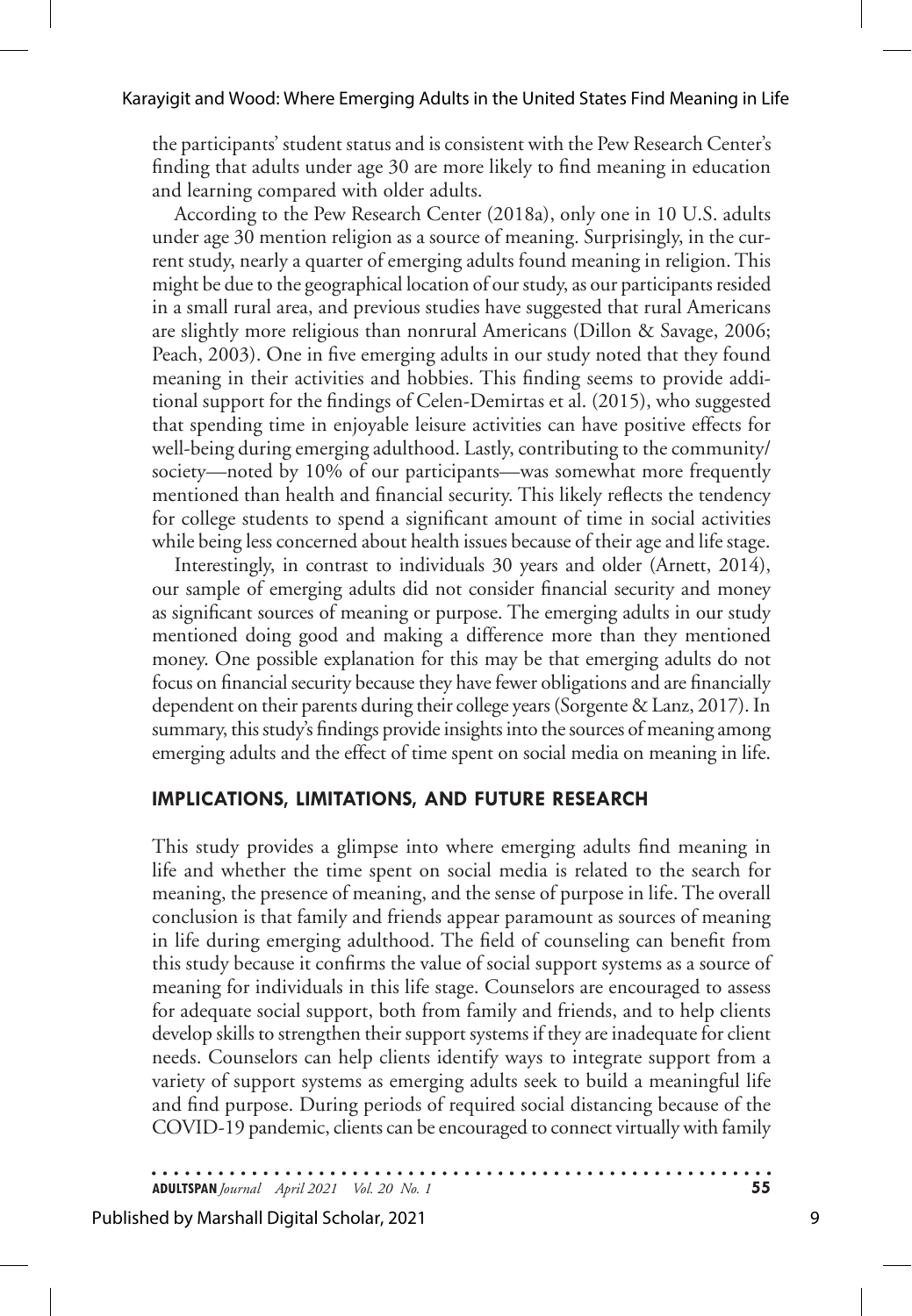and friends across generations. For clients who struggle with connecting with family or friends, determining what other aspects of their life (e.g., learning, religion, engaging with activities/hobbies) are meaningful to them can be an important step toward finding meaning in life.

This study also investigated whether the amount of time spent on social media is related to meaning in life. Professionals who work with the emerging adult population should pay attention to how social media use influences the search for and presence of meaning in life. The current study represents a starting point in this promising line of inquiry. Future investigation is encouraged as a path toward understanding emerging adults' social media use from a broader perspective by using a more specific data collection method and a more refined research design. For example, in addition to examining the time spent on social media, future researchers could adopt a more specific approach to explore whether different social media platforms (e.g., Snapchat, Facebook, Twitter) are associated with the search for meaning and the presence of meaning in life among emerging adults. The present study has provided some crucial insights into the sources of meaning for emerging adults and how social media use can affect meaning in life.

One major limitation of this study is the use of college students as a homogeneous sample of emerging adults. College students do not necessarily represent the emerging adult population who do not go to college. Furthermore, college samples are likely to be disproportionately female and younger, as was the case in the present study (most of our participants were between ages 18 and 24). Because the present sample was not nationally representative, the results should be viewed as tentative. Therefore, the nature of the sample can limit the generalization that can be drawn. An important step could be to replicate findings with gender- and age-balanced samples.

#### **REFERENCES**

- Arnett, J. J. (2000). Emerging adulthood: A theory of development from the late teens through the twenties. *American Psychologist, 55*(5), 469–480. https://doi.org/10.1037/0003-066X.55.5.469
- Arnett, J. J. (2014). Presidential address: The emergence of emerging adulthood: A personal history. *Emerging Adulthood*, *2*(3), 155–162. https://doi.org/10.1177/2167696814541096
- Arnett, J. J., Žukauskiene. , R., & Sugimura, K. (2014). The new life stage of emerging adulthood at ages 18–29 years: Implications for mental health. *The Lancet Psychiatry, 1*(7), 569–576. https://doi.org/10.1016/ S2215-0366(14)00080-7
- Barry, C. M., Madsen, S. D., & DeGrace, A. (2016). Growing up with a little help from their friends in emerging adulthood. In J. J. Arnett (Ed.), *The Oxford handbook of emerging adulthood* (pp. 215–229). Oxford University Press.
- Bekalu, M. A., McCloud, R. F., & Viswanath, K. (2019). Association of social media use with social well-being, positive mental health, and self-rated health: Disentangling routine use from emotional connection to use. *Health Education & Behavior, 46*(2, Suppl.), 69S–80S. https://doi.org/10.1177/1090198119863768 Berger, K. S. (2017). *The developing person through the life span* (10th ed.). Worth Publishers.
- Bundick, M. J. (2011). The benefits of reflecting on and discussing purpose in life in emerging adulthood. *New Directions in Youth Development, 132,* 89–104.
- Burrow, A. L., & Rainone, N. (2017). How many likes did I get? Purpose moderates links between positive social media feedback and self-esteem. *Journal of Experimental Social Psychology, 69,* 232–236. https:// doi.org/10.1016/j.jesp.2016.09.005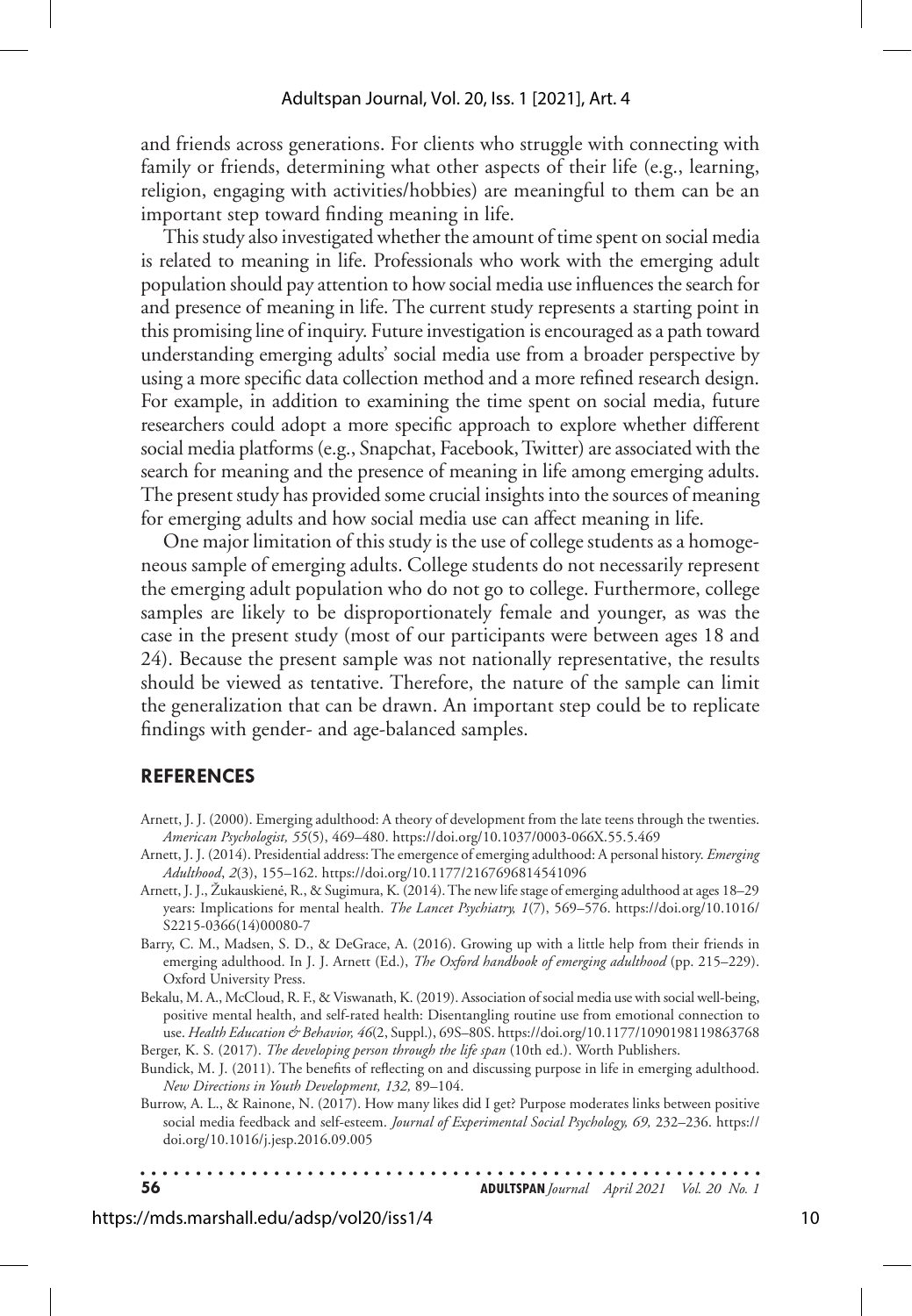- Celen-Demirtas, S., Konstam, V., & Tomek, S. (2015). Leisure activities in unemployed emerging adults: Links to career adaptability and subjective well-being. *The Career Development Quarterly, 63*(3), 209–222. https://doi. org/10.1002/cdq.12014
- Cohen, P., Kasen, S., Chen, H., Hartmark, C., & Gordon, K. (2003). Variations in patterns of developmental transitions in the emerging adulthood period. *Developmental Psychology*, *39*(4), 657–669. https://doi.org/10.1037/0012- 1649.39.4.657
- Dillon, M., & Savage, S. (2006). *Values and religion in rural America: Attitudes toward abortion and samesex relations*. Carsey Institute, University of New Hampshire. https://scholars.unh.edu/cgi/viewcontent. cgi?article=1011&context=carsey
- Ellison, N. B., Steinfield, C., & Lampe, C. (2007). The benefits of Facebook "friends": Social capital and college students' use of online social network sites. *Journal of Computer-Mediated Communication, 12*(4), 1143–1168. https://doi.org/10.1111/j.1083-6101.2007.00367.x
- Frankl, V. E. (2006). *Man's search for meaning.* Beacon Press. (Original work published 1946)
- García-Alandete, J., Rosa Martínez, E., Sellés Nohales, P., & Soucase Lozano, B. (2018). Sentido de vida y bienestar psicológico en adultos emergentes españoles [Meaning in life and psychological well-being in Spanish emerging adults]. *Acta Colombiana de Psicología, 21*(1), 196–205. https://doi.org/10.14718/ACP.2018.21.1.9
- George, L. S., & Park, C. L. (2013). Are meaning and purpose distinct? An examination of correlates and predictors. *The Journal of Positive Psychology*, *8*(5), 365–375.
- Heintzelman, S. J., & King, L. A. (2014). Life is pretty meaningful. *American Psychologist, 69*, 561–574.
- Hill, P. L., Edmonds, G. W., Peterson, M., Luyckx, K., & Andrews, J. A. (2016). Purpose in life in emerging adulthood: Development and validation of a new brief measure. *The Journal of Positive Psychology*, *11*(3), 237–245. https://doi.org/10.1080/17439760.2015.1048817
- Hooker, S. A., Masters, K. S., & Park, C. L. (2018). A meaningful life is a healthy life: A conceptual model linking meaning and meaning salience to health. *Review of General Psychology*, *22*(1), 11–24. https://doi.org/10.1037/ gpr0000115
- Kashdan, T. B., & McKnight, P. E. (2009). Origins of purpose in life: Refining our understanding of a life well lived. *Psychological Topics, 18*, 303–316.
- Kross, E., Verduyn, P., Demiralp, E., Park, J., Lee, D. S., Lin, N., Shablack, H., Jonides, J., & Ybarra, O. (2013). Facebook use predicts declines in subjective well-being in young adults. *PloS One*, *8*(8), Article e69841. https:// doi.org/10.1371/journal.pone.0069841f
- Lanz, M., & Tagliabue, S. (2007). Do I really need someone in order to become an adult? Romantic relationships during emerging adulthood in Italy. *Journal of Adolescent Research, 22*(5), 531–549. https://doi. org/10.1177/0743558407306713
- Lavigne, K. M., Hofman, S., Ring, A. J., Ryder, A. G., & Woodward, T. S. (2013). The personality of meaning in life: Associations between dimensions of life meaning and the Big Five. *The Journal of Positive Psychology, 8*(1), 34–43. https://doi.org/10.1080/17439760.2012.736527
- Martela, F., & Steger, M. F. (2016). The three meanings of meaning in life: Distinguishing coherence, purpose, and significance. *The Journal of Positive Psychology, 11*(5), 531–545. https://doi.org/10.1080/17439760.2015.1137623
- Mayseless, O., & Keren, E. (2014). Finding a meaningful life as a developmental task in emerging adulthood: The domains of love and work across cultures. *Emerging Adulthood*, *2*(1), 63–73. https://doi. org/10.1177/2167696813515446
- Naghiyaee, M., Bahmani, B., & Asgari, A. (2020). The psychometric properties of the Meaning in Life Questionnaire (MLQ) in patients with life-threatening illnesses. *The Scientific World Journal, 2020,* Article 8361602*.* https:// doi.org/10.1155/2020/8361602
- Negru-Subtirica, O., Pop, E. I., Luyckx, K., Dezutter, J., & Steger, M. F. (2016). The meaningful identity: A longitudinal look at the interplay between identity and meaning in life in adolescence. *Developmental Psychology, 52*(11), 1926–1936. https://doi.org/10.1037/dev0000176
- Pantic I. (2014). Online social networking and mental health. *Cyberpsychology, Behavior, and Social Networking*, *17*(10), 652–657. https://doi.org/10.1089/cyber.2014.0070
- Park, N., Park, M., & Peterson, C. (2010). When is search for meaning related to life satisfaction? *Applied Psychology: Health and Well-Being*, *2,* 1–13. https://doi.org/10.1111/j.1758-0854.2009.01024.x
- Peach, H. G. (2003). Variation in religious affiliations between different populations: Metropolitan, rural, agricultural, and elderly. *The Australian Journal of Rural Health*, *11*(1), 18–21. https://doi.org/10.1046/j.1440- 1584.2003.00474.x
- Perrin, A., & Anderson, M. (2019, April 10). *Share of U.S. adults using social media, including Facebook, is mostly unchanged since 2018.* Pew Research Center. https://www.pewresearch.org/fact-tank/2019/04/10/ share-of-u-s-adults-using-social-media-including-facebook-is-mostly-unchanged-since-2018/

. . . . . . . . . . . .

**ADULTSPAN***Journal April 2021 Vol. 20 No. 1* **57**

#### Published by Marshall Digital Scholar, 2021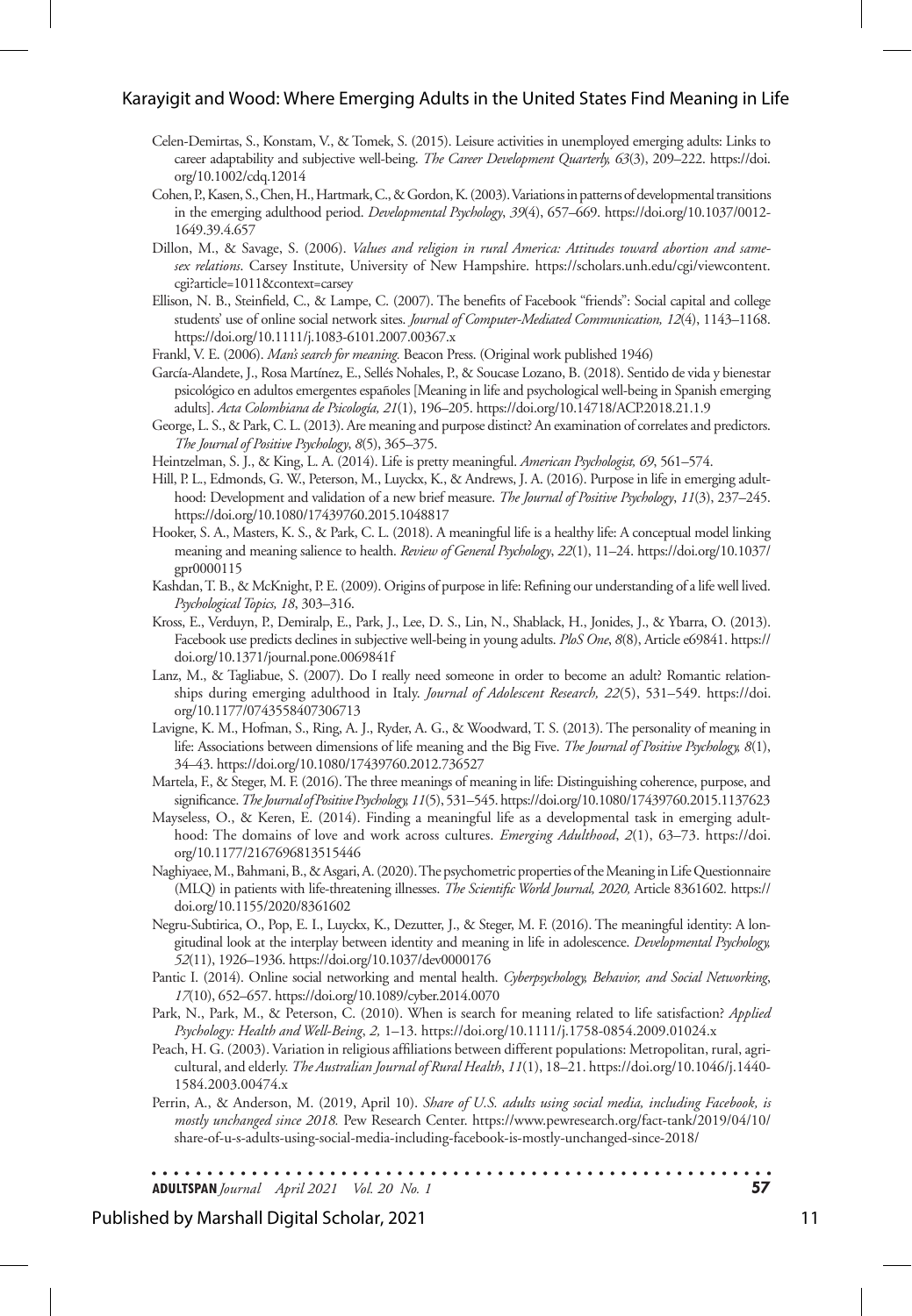#### Adultspan Journal, Vol. 20, Iss. 1 [2021], Art. 4

- Pew Research Center. (2018a). *Where Americans find meaning in life*. https://www.pewforum.org/2018/11/20/ where-americans-find-meaning-in-life/
- Pew Research Center. (2018b). *Where Americans find meaning in life—Appendix A: Anchor words for topic identification*. https://www.pewforum.org/wp-content/uploads/sites/7/2018/11/Appendix-A-FOR-WEB.pdf
- Pezirkianidis, C., Galanakis, M., Karakasidou, I., & Stalikas, A. (2016). Validation of the Meaning in Life Questionnaire (MLQ) in a Greek sample. *Psychology, 7,* 1518–1530. https://doi.org/10.4236/psych.2016.713148
- Primack, B. A., Shensa, A., Escobar-Viera, C. G., Barrett, E. L., Sidani, J. E., Colditz, J. B., & James, A. E. (2017). Use of multiple social media platforms and symptoms of depression and anxiety: A nationally-representative study among U.S. young adults. *Computers in Human Behavior, 69,* 1–9. https://doi.org/10.1016/j.chb.2016.11.013
- Reker, G. T., & Peacock, E. J. (1981). The Life Attitude Profile (LAP): A multidimensional instrument for assessing attitudes toward life. *Canadian Journal of Behavioural Science/Revue Canadienne Des Sciences Du Comportement, 13*, 264–273. https://doi.org/10.1037/h0081178
- Ryff, C. D. (1989). Happiness is everything, or is it? Explorations on the meaning of psychological well-being. *Journal of Personality and Social Psychology, 57*(6), 1069–1081. https://doi.org/10.1037/0022-3514.57.6.1069
- Ryff, C. D. (1995). Psychological well-being in adult life. *Current Directions in Psychological Science, 4*(4), 99–104. https://doi.org/10.1111/1467-8721.ep10772395
- Ryff, C. D., & Keyes, C. L. M. (1995). The structure of psychological well-being revisited. *Journal of Personality and Social Psychology, 69*(4), 719–727. https://doi.org/10.1037/0022-3514.69.4.719
- Ryff, C. D., Lee, Y. H., Essex, M. J., & Schmutte, P. S. (1994). My children and me: Midlife evaluations of grown children and of self. *Psychology and Aging, 9*(2), 195–205. https://doi.org/10.1037/0882-7974.9.2.195
- Ryff, C. D., & Singer, B. (1998). The contours of positive human health. *Psychological Inquiry, 9*(1), 1–28. https:// doi.org/10.1207/s15327965pli0901\_1
- Ryff, C. D., & Singer, B. H. (2008). Know thyself and become what you are: An eudaimonic approach to psychological well-being. *Journal of Happiness Studies*, *9*(1), 13–39. https://doi.org/10.1007/s10902-006-9019-0
- Schippers, M. C., & Ziegler, N. (2019). Life crafting as a way to find purpose and meaning in life. *Frontiers in Psychology*, *10*, Article 2778. https://doi.org/10.3389/fpsyg.2019.02778
- Shakya, H. B., & Christakis, N. A. (2017). Association of Facebook use with compromised well-being: A longitudinal study. *American Journal of Epidemiology*, *185*(3), 203–211. https://doi.org/10.1093/aje/kww189
- Shulman, S., & Connolly, J. (2013). The challenge of romantic relationships in emerging adulthood: Reconceptualization of the field. *Emerging Adulthood, 1*(1), 27–39. https://doi.org/10.1177/2167696812467330
- Sorgente, A., & Lanz, M. (2017). Emerging adults' financial well-being: A scoping review. *Adolescent Research Review, 2*(4), 255–292. https://doi.org/10.1007/s40894-016-0052-x
- Steger, M. F. (2009). *Meaning in life*. In S. J. Lopez (Ed.), *Oxford handbook of positive psychology* (2nd ed., pp. 679–687). Oxford University Press.
- Steger, M. F. (2013). *Wrestling with our better selves: The search for meaning in life.* In K. D. Markman, T. Proulx, & M. J. Lindberg (Eds.), *The psychology of meaning* (pp. 215–233). American Psychological Association. https://doi.org/10.1037/14040-011
- Steger, M. F., Frazier, P., Oishi, S., & Kaler, M. (2006). The Meaning in Life Questionnaire: Assessing the presence of and search for meaning in life. *Journal of Counseling Psychology, 53*(1), 80–93. https://doi. org/10.1037/0022-0167.53.1.80
- Steger, M. F., & Kashdan, T. (2007). Stability and specificity of meaning in life and life satisfaction over one year. *Journal of Happiness Studies*, *8*, 161–179. https://doi.org/10.1007/s10902-006-9011-8
- Steger, M. F., Oishi, S., & Kashdan, T. B. (2009). Meaning in life across the life span: Levels and correlates of meaning in life from emerging adulthood to older adulthood. *The Journal of Positive Psychology, 4,* 43–52.
- Stieger, S. (2019). Facebook usage and life satisfaction. *Frontiers in Psychology, 10*, Article 2711. https://doi. org/10.3389/fpsyg.2019.02711
- Tromholt, M. (2016). The Facebook experiment: Quitting Facebook leads to higher levels of wellbeing. *Cyberpsychology, Behavior, and Social Networking, 19*(11), 661–666. https://doi.org/10.1089/ cyber.2016.0259
- Vela, J. C., Castro, V., Cavazos, L., Cavazos, M., & Gonzalez, S. L. (2015). Understanding Latina/o students' meaning in life, spirituality, and subjective happiness. *Journal of Hispanic Higher Education*, *14*(2), 171–184. https://doi.org/10.1177/1538192714544524
- Wilson, R. E., Gosling, S. D., & Graham, L. T. (2012). A review of Facebook research in the social sciences. *Perspectives on Psychological Science, 7*(3), 203–220. https://doi.org/10.1177/1745691612442904

. . . . . . . . . . . . . . . . . .

. . . . . . . . . **58 ADULTSPAN***Journal April 2021 Vol. 20 No. 1*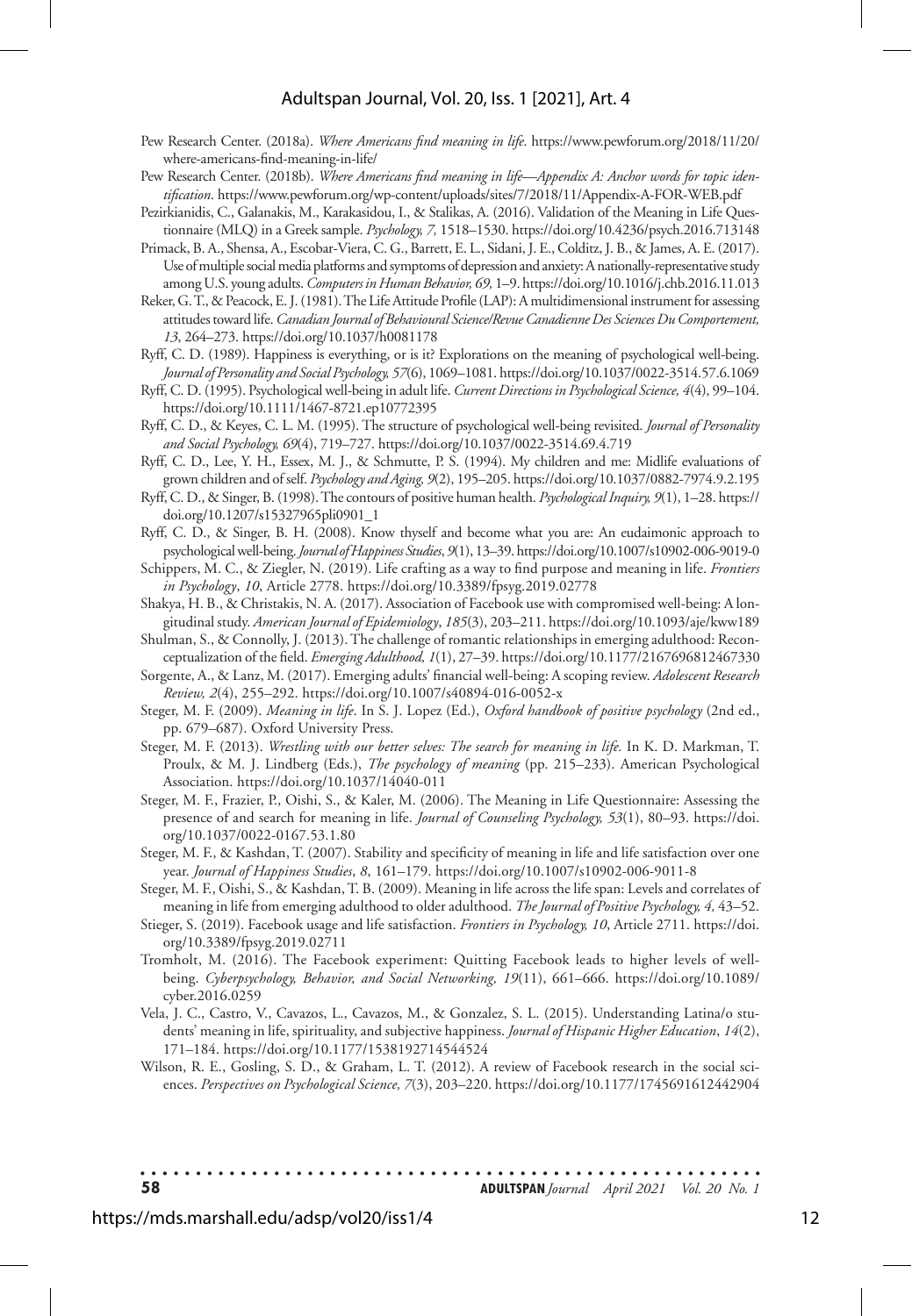# **APPENDIX**

# **Theme Identification**

This Appendix shows the topics/themes analyzed and specific phrases or actual words used to determine whether a particular response mentioned each topic or theme. Although a total of six topics or themes were analyzed, a few themes (e.g., happiness, health, financial stability, pets) within the category of "other" were not included in the study because of their low frequency compared with the six main topics or themes. In creating the themes within open-ended responses, we relied on the Pew Research Center (2018b) categorization.

**1. Family** (all references)

Family, mother, mom, father, sibling, brother, sister, niece, nephew, dad, aunt, uncle, elderly parent, sister law, husband, wife, marriage, married, partner, spouse, girlfriend, boyfriend, romantic, sex, romance, fiancé, child, children, kid, grandchild, son, daughter, grandson, granddaughter, baby, born, adopted, parenting, grandbabies, pregnant, offspring, grandpa, grandma, grandbaby, stepson, stepdaughter, girls, stepchild, grandchildren, boys, kids, stepkid, stepchildren, grandkid

- **2. Friends** (all references) Friend, friendship, neighbor, colleague, coworker, relationship(s), loved one, neighbors, loved ones
- **3. Faith and spirituality** (all references)

Spiritual, spiritually, meditation, mindfulness, reflection, mindful, meditate, spiritual life, God, faith, Jesus, Christ, lord, Christian, belief, religion, religious, savior, Bible, heaven, worship, Catholic, creator, Christianity, Jehovah, higher power, Allah, Buddhist, holy, Muslim, Torah, Holy Spirit, Mormon, Hindu, Islam, Buddhism, Hinduism

**4. Education, learning, and career** (all references)

School, college, learning, education, learn, degree, knowledge, study, graduate, university, science, intellectually, new experience, intellectual, research, wisdom, educated, curiosity, graduated, curious, academic, trying new, grad, experiencing new, philosophy, graduation, mind active, PhD, experience new, literature, a new hobby, try new, investigating, academia, new hobbies, new experiences, studies, educations, better understand, work, job, working, career, business, company, professional, employed, profession, employment, employee, professionally, internship

#### **5. Activities and hobbies** (all references)

Activity, hobby, fun, read, reading, music, art, book, play, creative, playing, watch, write, writing, writer, practice, passion, skill, game, movie, leisure, leisure time, golf, cook, cooking, sport, television, tv, relax, relaxing, relaxation, artist, listening, wine, craft, crafting, library, paint, painting, sporting, tennis, knitting, creative outlet, piano, band, performing, concert, sew, creativity, puzzle, sing, dance, dancing, musical, soccer, recreation, entertainment, play game, museum, musician, video, guitar, film, opera, beer, pastime, literature, football, experimenting, draw, compose, hockey, baseball, netflix, basketball, banjo, artistic, having fun, saxophone, unwind, hang out, designing, sculpt, sculpture, shows, drums, play instrument, jam, interest, chill, hobbies, violin, pasttime, song, travel, traveling, vacation, trip, adventure, visiting, new place, explore world, overseas, nature, garden, gardening, outdoor, natural, yard, park, mountain, hike, hiking, wood, camp, camping, beach, farm, fishing, bike, biking, boat, hunting, enjoy nature, bird, national park, work outside, ski, skiing, landscape, forest, sunshine, daylight, sunlight, climbing, exercise, walking, running, gym, fitness, yoga, diet, swim, swimming, healthy fit, cycling, aerobic, better shape, lift weight, lose weight, work out, crossfit, jog, jogging

**6. Contributing to community/society/doing good/making a difference** (all references) Volunteer, volunteering, helping others, helping community, help world, society, contribute, contribution, difference, make difference, world better, better world, better place, make world, charity, positive difference, serve others, serve people, serve humanity, serve community, non profit, positive impact, serving community, nonprofit, activism, care others, social justice, donating, serving humanity, habitat humanity, humanity benefit, benefit humanity, giving back, attend, organization, participate, club, team, membership, communities

 *(Continued)*

. . . . . . . . . . . . . . . . . **ADULTSPAN***Journal April 2021 Vol. 20 No. 1* **59**

Published by Marshall Digital Scholar, 2021